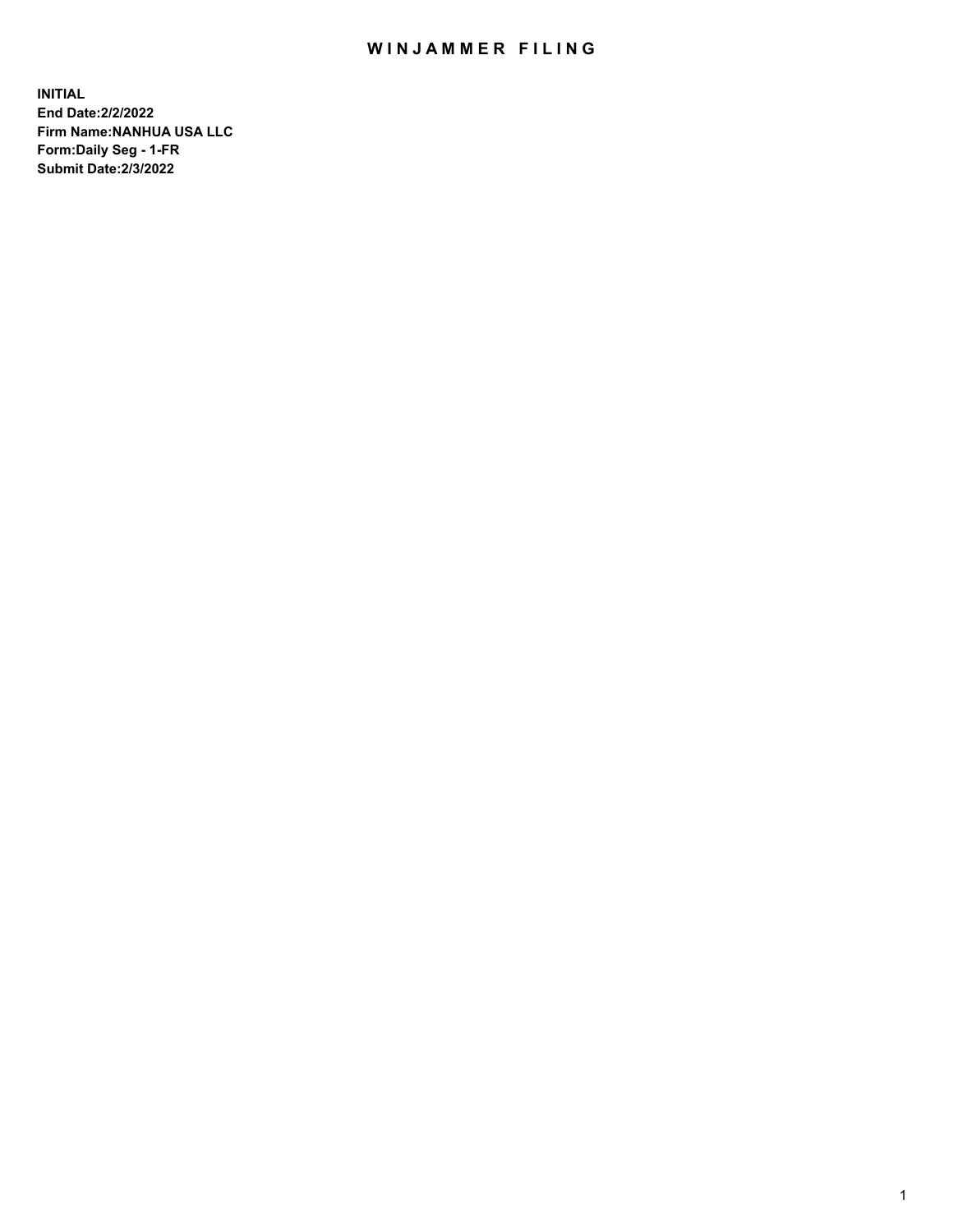## **INITIAL End Date:2/2/2022 Firm Name:NANHUA USA LLC Form:Daily Seg - 1-FR Submit Date:2/3/2022 Daily Segregation - Cover Page**

Name of Company **NANHUA USA LLC** [0010] Contact Name **Tracy Yuan** [0040] Contact Phone Number **+1 (312) 526-3930** [0060] Contact Email Address **tracy.yuan@nanhua-usa.com** [0065] FCM's Customer Segregated Funds Residual Interest Target (choose one): a. Minimum dollar amount: ; or **3,500,000** [8930] b. Minimum percentage of customer segregated funds required:% ; or **0** [8940] c. Dollar amount range between:and; or **0** [8950] **0** [8951] d. Percentage range of customer segregated funds required between:% and%. **0** [8960] **0** [8961] FCM's Customer Secured Amount Funds Residual Interest Target (choose one): a. Minimum dollar amount: ; or **100,000** [8970] b. Minimum percentage of customer secured funds required:% ; or **0** [8980] c. Dollar amount range between:and; or **0** [8990] **0** [8991] d. Percentage range of customer secured funds required between:% and%. **0** [9000] **0** [9001] FCM's Cleared Swaps Customer Collateral Residual Interest Target (choose one): a. Minimum dollar amount: ; or **0** [9010] b. Minimum percentage of cleared swaps customer collateral required:% ; or **0** [9020] c. Dollar amount range between:and; or **0** [9030] **0** [9031] d. Percentage range of cleared swaps customer collateral required between:% and%. **0** [9040] **0** [9041]

Attach supporting documents CH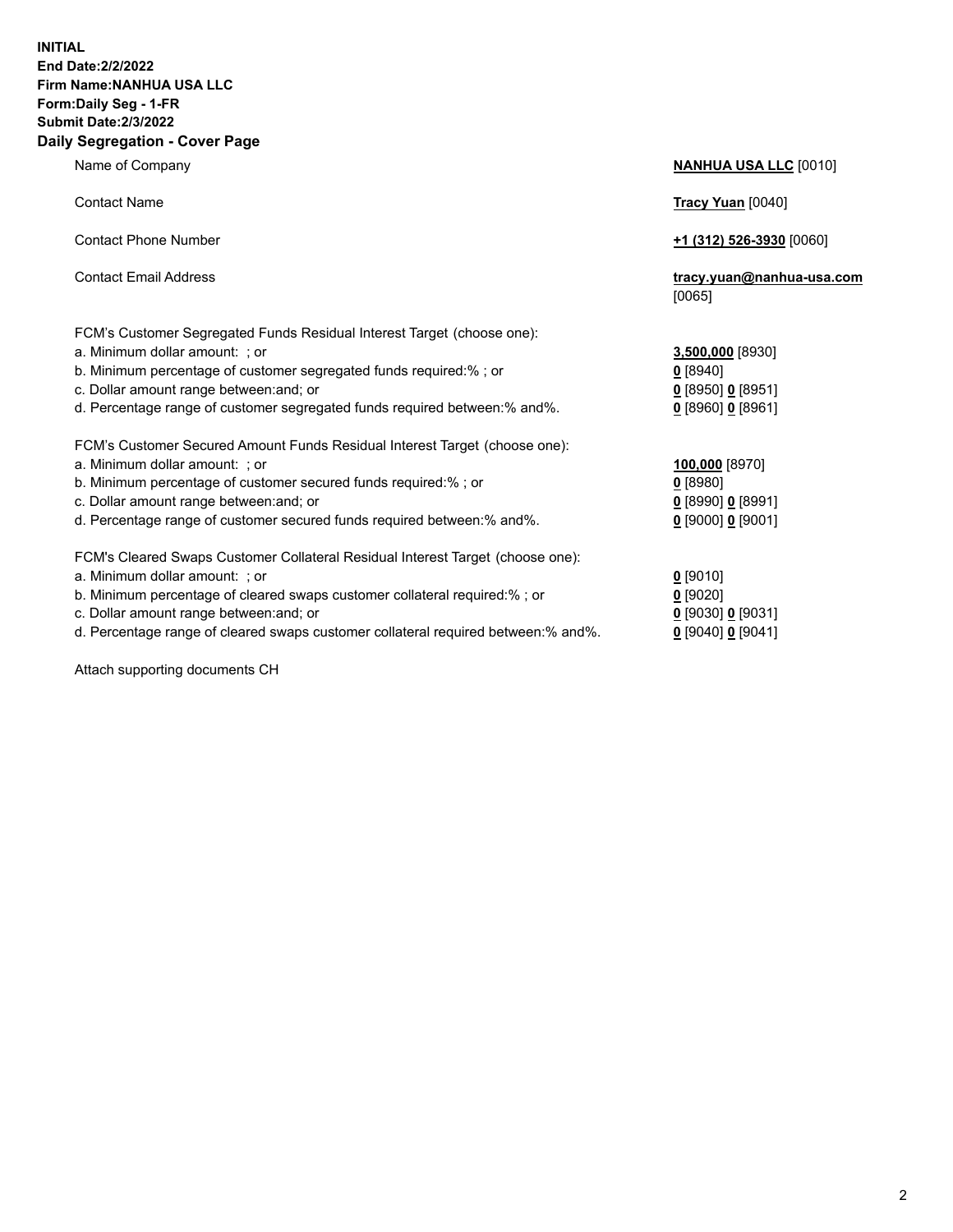**INITIAL End Date:2/2/2022 Firm Name:NANHUA USA LLC Form:Daily Seg - 1-FR Submit Date:2/3/2022 Daily Segregation - Secured Amounts**

|     | Foreign Futures and Foreign Options Secured Amounts                                                        |                         |
|-----|------------------------------------------------------------------------------------------------------------|-------------------------|
|     | Amount required to be set aside pursuant to law, rule or regulation of a foreign                           | $0$ [5605]              |
|     | government or a rule of a self-regulatory organization authorized thereunder                               |                         |
| 1.  | Net ledger balance - Foreign Futures and Foreign Option Trading - All Customers                            |                         |
|     | A. Cash                                                                                                    | 339,133 [5615]          |
|     | B. Securities (at market)                                                                                  | $0$ [5617]              |
| 2.  | Net unrealized profit (loss) in open futures contracts traded on a foreign board of trade                  | $0$ [5625]              |
| 3.  | Exchange traded options                                                                                    |                         |
|     | A. Market value of open option contracts purchased on a foreign board of trade                             | $0$ [5635]              |
|     | B. Market value of open contracts granted (sold) on a foreign board of trade                               | $0$ [5637]              |
| 4.  | Net equity (deficit) (add lines 1. 2. and 3.)                                                              | 339,133 [5645]          |
| 5.  | Account liquidating to a deficit and account with a debit balances - gross amount                          | $0$ [5651]              |
|     | Less: amount offset by customer owned securities                                                           | $Q$ [5652] $Q$ [5654]   |
| 6   | Amount required to be set aside as the secured amount - Net Liquidating Equity                             | 339,133 [5655]          |
|     | Method (add lines 4 and 5)                                                                                 |                         |
| 7.  | Greater of amount required to be set aside pursuant to foreign jurisdiction (above) or line                | 339,133 [5660]          |
|     | 6.                                                                                                         |                         |
|     | FUNDS DEPOSITED IN SEPARATE REGULATION 30.7 ACCOUNTS                                                       |                         |
| 1.  | Cash in Banks                                                                                              |                         |
|     | A. Banks located in the United States                                                                      | 644,509 [5700]          |
|     | B. Other banks qualified under Regulation 30.7                                                             | 0 [5720] 644,509 [5730] |
| 2.  | <b>Securities</b>                                                                                          |                         |
|     | A. In safekeeping with banks located in the United States                                                  | $0$ [5740]              |
|     | B. In safekeeping with other banks qualified under Regulation 30.7                                         | 0 [5760] 0 [5770]       |
| 3.  | Equities with registered futures commission merchants                                                      |                         |
|     | A. Cash                                                                                                    | $0$ [5780]              |
|     | <b>B.</b> Securities                                                                                       | $0$ [5790]              |
|     | C. Unrealized gain (loss) on open futures contracts                                                        | $0$ [5800]              |
|     | D. Value of long option contracts                                                                          | $0$ [5810]              |
|     | E. Value of short option contracts                                                                         | 0 [5815] 0 [5820]       |
| 4.  | Amounts held by clearing organizations of foreign boards of trade                                          |                         |
|     | A. Cash                                                                                                    | $0$ [5840]              |
|     | <b>B.</b> Securities                                                                                       | $0$ [5850]              |
|     | C. Amount due to (from) clearing organization - daily variation                                            | $0$ [5860]              |
|     | D. Value of long option contracts                                                                          | $0$ [5870]              |
|     | E. Value of short option contracts                                                                         | 0 [5875] 0 [5880]       |
| 5.  | Amounts held by member of foreign boards of trade                                                          |                         |
|     | A. Cash                                                                                                    | 49,808 [5900]           |
|     | <b>B.</b> Securities                                                                                       | $0$ [5910]              |
|     | C. Unrealized gain (loss) on open futures contracts                                                        | $0$ [5920]              |
|     | D. Value of long option contracts                                                                          | $0$ [5930]              |
|     | E. Value of short option contracts                                                                         | 0 [5935] 49,808 [5940]  |
| 6.  | Amounts with other depositories designated by a foreign board of trade                                     | $0$ [5960]              |
| 7.  | Segregated funds on hand                                                                                   | $0$ [5965]              |
| 8.  | Total funds in separate section 30.7 accounts                                                              | 694,317 [5970]          |
| 9.  | Excess (deficiency) Set Aside for Secured Amount (subtract line 7 Secured Statement<br>Page 1 from Line 8) | 355,184 [5680]          |
| 10. | Management Target Amount for Excess funds in separate section 30.7 accounts                                | 100,000 [5980]          |
| 11. | Excess (deficiency) funds in separate 30.7 accounts over (under) Management Target                         | 255,184 [5985]          |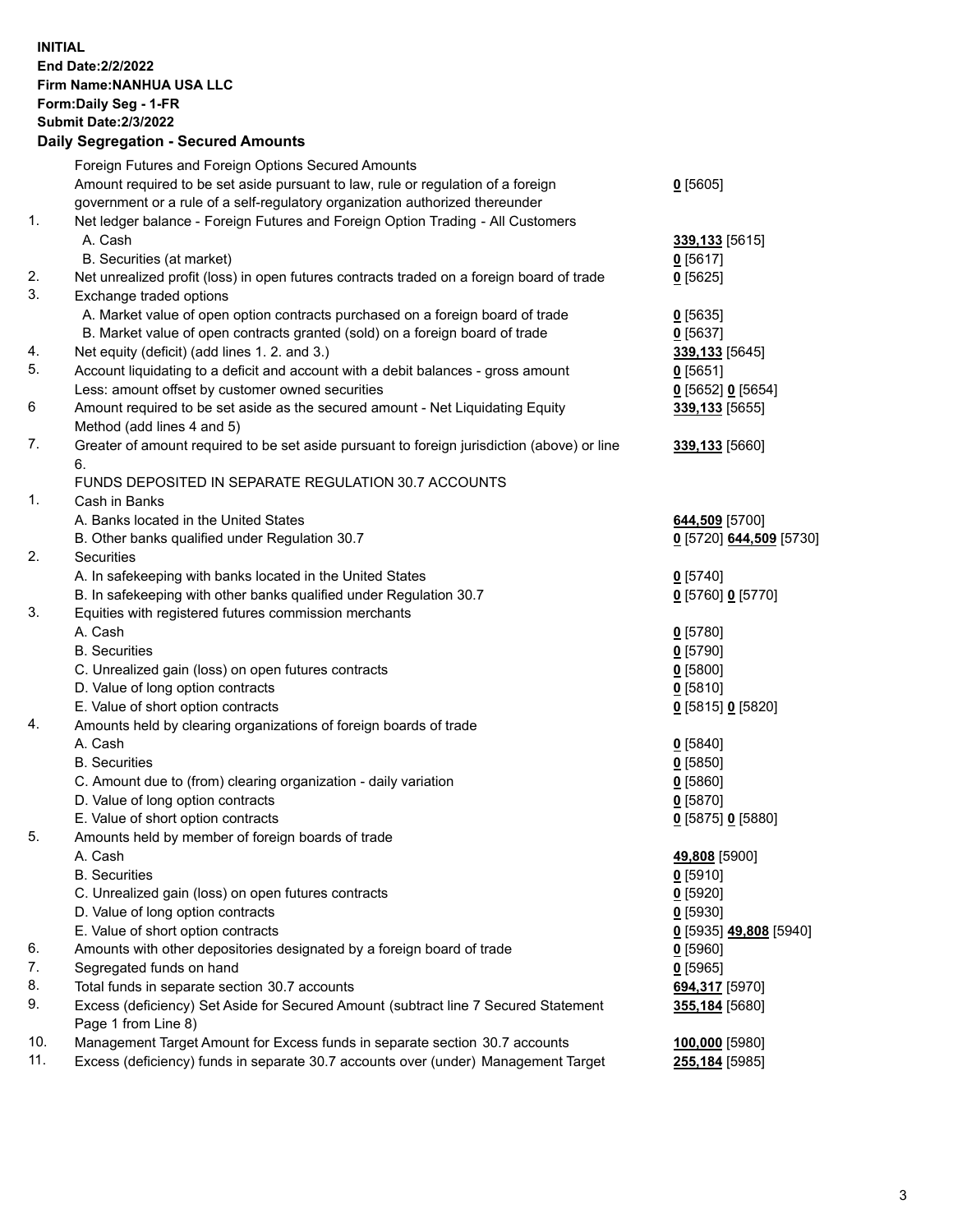| <b>INITIAL</b><br>End Date: 2/2/2022<br>Firm Name: NANHUA USA LLC<br>Form: Daily Seg - 1-FR<br><b>Submit Date:2/3/2022</b><br>Daily Segregation - Segregation Statement |                                                                                                          |                                           |  |  |
|-------------------------------------------------------------------------------------------------------------------------------------------------------------------------|----------------------------------------------------------------------------------------------------------|-------------------------------------------|--|--|
|                                                                                                                                                                         | SEGREGATION REQUIREMENTS (Section 4d(2) of the CEAct)                                                    |                                           |  |  |
| 1.                                                                                                                                                                      | Net ledger balance                                                                                       |                                           |  |  |
|                                                                                                                                                                         | A. Cash                                                                                                  | 339,296,313 [5000]                        |  |  |
|                                                                                                                                                                         | B. Securities (at market)                                                                                | $0$ [5010]                                |  |  |
| 2.                                                                                                                                                                      | Net unrealized profit (loss) in open futures contracts traded on a contract market                       | $-148,145,020$ [5020]                     |  |  |
| 3.                                                                                                                                                                      | Exchange traded options                                                                                  |                                           |  |  |
|                                                                                                                                                                         | A. Market value of open option contracts purchased on a contract market                                  | 1,070,801 [5030]                          |  |  |
|                                                                                                                                                                         | B. Market value of open option contracts granted (sold) on a contract market                             | $-2,964,010$ [5040]                       |  |  |
| 4.<br>5.                                                                                                                                                                | Net Equity (deficit) (add lines 1, 2, and 3)                                                             | 189,258,084 [5050]                        |  |  |
|                                                                                                                                                                         | Accounts liquidating to a deficit and accounts with                                                      |                                           |  |  |
|                                                                                                                                                                         | debit balances - gross amount                                                                            | $0$ [5060]                                |  |  |
| 6.                                                                                                                                                                      | Less: amount offset by customer owned securities<br>Amount required to be segregated (add lines 4 and 5) | $0$ [5070] 0 [5080]<br>189,258,084 [5090] |  |  |
|                                                                                                                                                                         | FUNDS IN SEGREGATED ACCOUNTS                                                                             |                                           |  |  |
| 7.                                                                                                                                                                      | Deposited in segregated funds bank accounts                                                              |                                           |  |  |
|                                                                                                                                                                         | A. Cash                                                                                                  | 29,367,715 [5100]                         |  |  |
|                                                                                                                                                                         | B. Securities representing investment of customers' funds (at market)                                    | $0$ [5110]                                |  |  |
|                                                                                                                                                                         | C. Securities held for particular customers or option customers in lieu of cash (at                      | $0$ [5120]                                |  |  |
|                                                                                                                                                                         | market)                                                                                                  |                                           |  |  |
| 8.                                                                                                                                                                      | Margins on deposit with derivatives clearing organizations of contract markets                           |                                           |  |  |
|                                                                                                                                                                         | A. Cash                                                                                                  | 194,351,645 [5130]                        |  |  |
|                                                                                                                                                                         | B. Securities representing investment of customers' funds (at market)                                    | $0$ [5140]                                |  |  |
|                                                                                                                                                                         | C. Securities held for particular customers or option customers in lieu of cash (at                      | $0$ [5150]                                |  |  |
|                                                                                                                                                                         | market)                                                                                                  |                                           |  |  |
| 9.                                                                                                                                                                      | Net settlement from (to) derivatives clearing organizations of contract markets                          | -17,930,180 [5160]                        |  |  |
| 10.                                                                                                                                                                     | Exchange traded options                                                                                  |                                           |  |  |
|                                                                                                                                                                         | A. Value of open long option contracts                                                                   | 1,070,801 [5170]                          |  |  |
|                                                                                                                                                                         | B. Value of open short option contracts                                                                  | $-2,964,010$ [5180]                       |  |  |
| 11.                                                                                                                                                                     | Net equities with other FCMs                                                                             |                                           |  |  |
|                                                                                                                                                                         | A. Net liquidating equity                                                                                | $0$ [5190]                                |  |  |
|                                                                                                                                                                         | B. Securities representing investment of customers' funds (at market)                                    | $0$ [5200]                                |  |  |
|                                                                                                                                                                         | C. Securities held for particular customers or option customers in lieu of cash (at                      | $0$ [5210]                                |  |  |
|                                                                                                                                                                         | market)                                                                                                  |                                           |  |  |
| 12.                                                                                                                                                                     | Segregated funds on hand                                                                                 | $0$ [5215]                                |  |  |
| 13.                                                                                                                                                                     | Total amount in segregation (add lines 7 through 12)                                                     | 203,895,971 [5220]                        |  |  |
| 14.                                                                                                                                                                     | Excess (deficiency) funds in segregation (subtract line 6 from line 13)                                  | 14,637,887 [5230]                         |  |  |
| 15.                                                                                                                                                                     | Management Target Amount for Excess funds in segregation                                                 | $3,500,000$ [5240]                        |  |  |
| 16.                                                                                                                                                                     | Excess (deficiency) funds in segregation over (under) Management Target Amount                           | 11,137,887 [5250]                         |  |  |
|                                                                                                                                                                         | <b>Excess</b>                                                                                            |                                           |  |  |